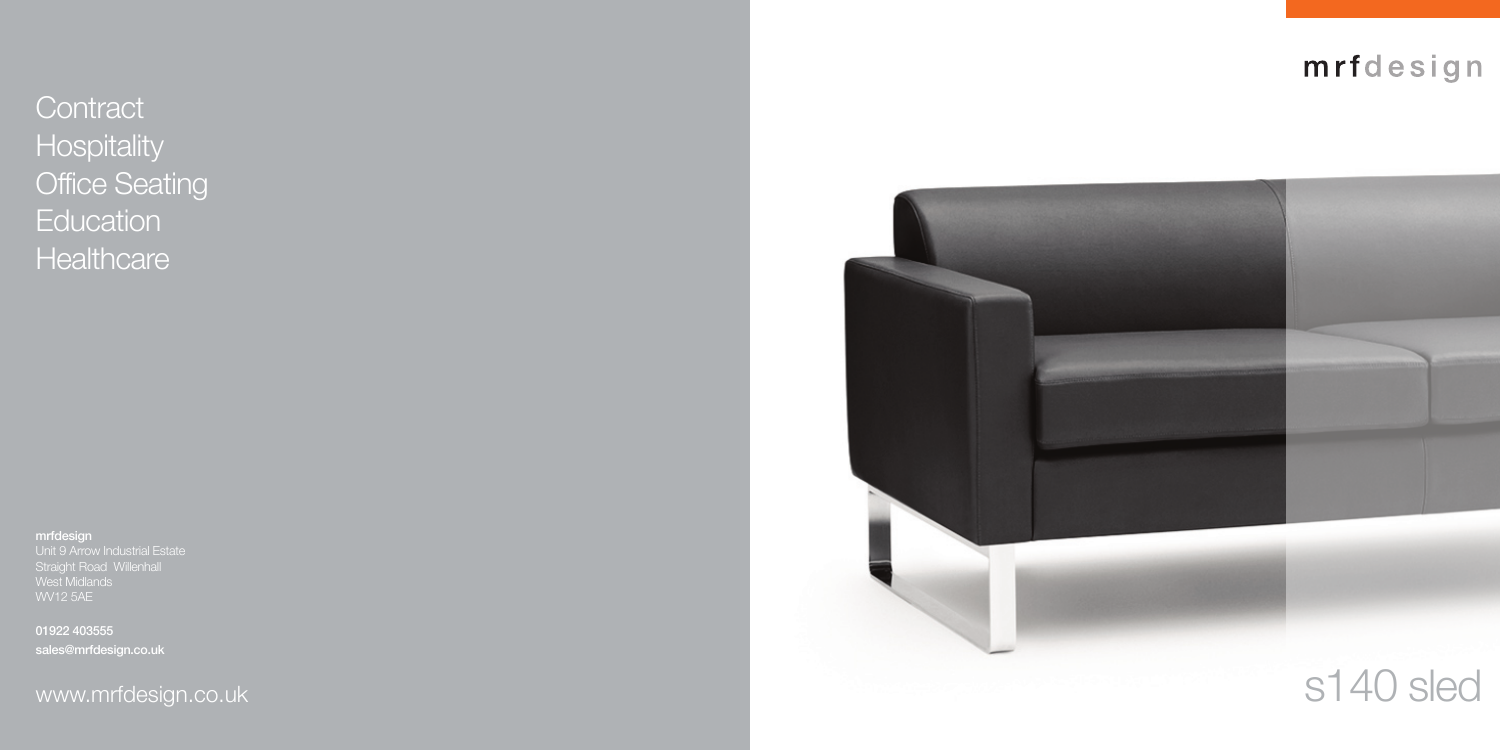# 01



h | 665 d | 740 w | 740



### **s140-00**

h | 765 d | 740 w | 740



**s140-02**

h | 765 d | 740 w | 740

### **s140-01**